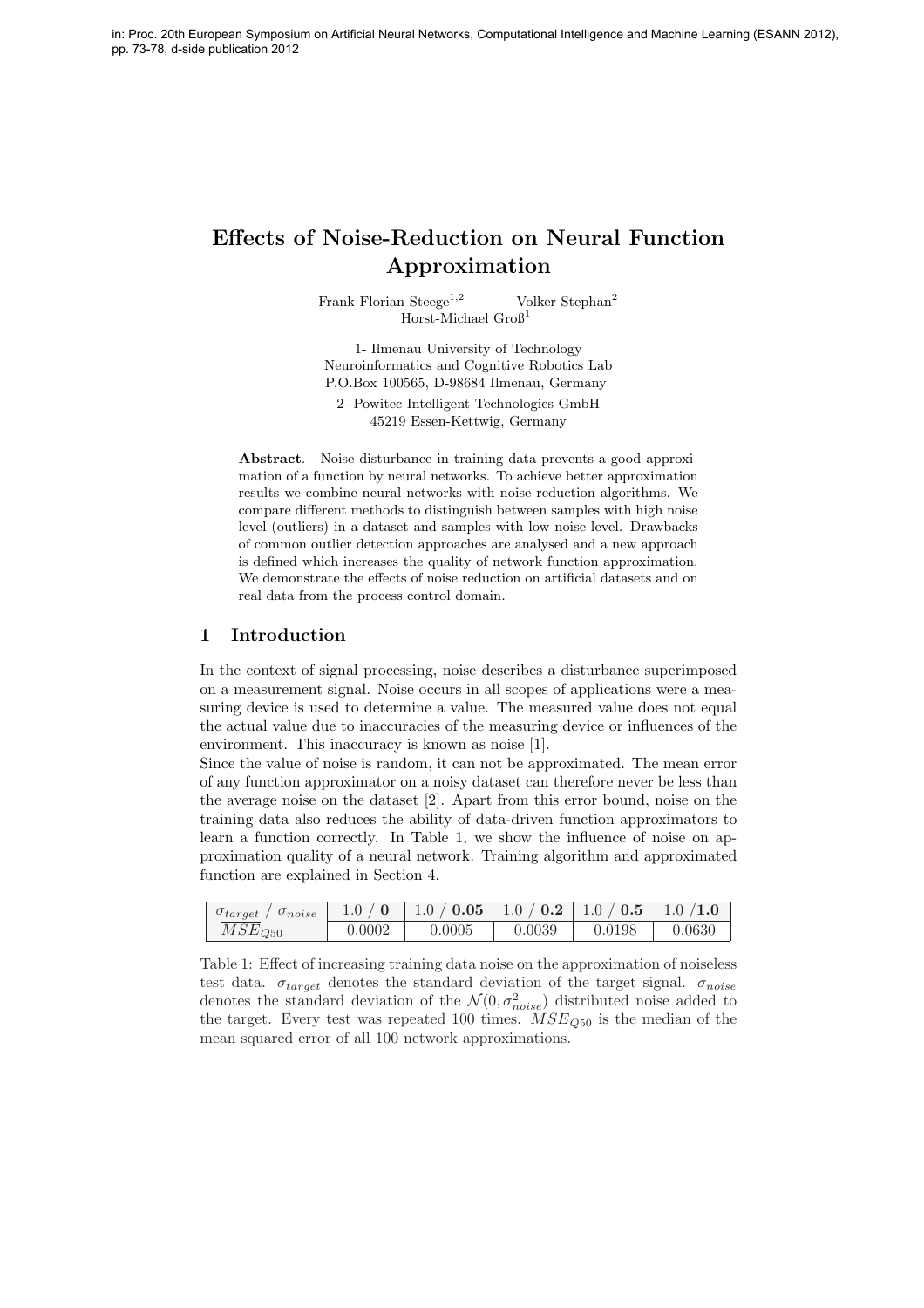The approximation on noiseless test data is getting worse, the more intense the noise on the training data is. So, noise in the data significantly worsens the capability of a neural network to approximate a target function. If a very good approximation of a target is required, it is therefore advantageous if the training data has a low noise level.

In the following, we compare different approaches to reduce the negative effects of noisy training data on neural network function approximation. We present a new approach to detect samples with the largest noise level and to reduce the average noise on a dataset. We show the improvement of the target approximation on artificial data and on real data from an industrial cement production process.

## 2 State of the Art

Different approaches exist to separate information from noise. Most concentrate on certain types of information or noise, like audio noise or noise in images. A comprehensive overview of common approaches to detect noise for special applications is given in [1]. If the characteristics of the signal are not known more general approaches are needed. In [2] the Gamma-Test was introduced which approximates the average noise level of a dataset and can distinguish noisy input channels. But still the algorithm is not able to estimate the noise level of a single data sample and hence to select samples for a network training.

Data samples with a high noise level are commonly referred to as *outliers*. In [3] several approaches to detect outliers are compared. The authors argue that most common statistical approaches as explained in  $[4]$  or  $[1]$  are not useful for real datasets because they require the assumption of a specific data distribution. Instead the best approaches tested in [3] use local neighbourhoods in combination with global data attributes. The best approach tested in [3] was the Local outlier factor (LOF) from [5].

A Support Vector Data Description (SVDD) was proposed in [6] and improved in [7] to separate outliers and normal data. However the SVDD is a pure classification approach with best results obtained if two classes existed to train the SVDD: one with known outliers and one with normal data. This precondition does not apply to industrial data we use for our experiments.

In [4] and [8] both authors assert that outliers (especially gross outliers) worsen the results of common regression approaches, but do not give examples for training with neural networks. Bishop [9] argues that outliers have a negative effect on network trainings mainly because the Mean Squared Error (MSE) used to train networks reinforces the negative effects of outliers. [10] agrees and proposes the Least Mean Log Squares (LMLS) to train networks that are robust to outliers. Unfortunately this approach also reduces the training effects of samples which are not outliers but have a large initial network approximation error.

A more general approach to detect samples which support a good approximation is the RANSAC algorithm [12].

In the following, we compare the above mentioned approaches with regard to their capability to achieve better approximation results with neural networks.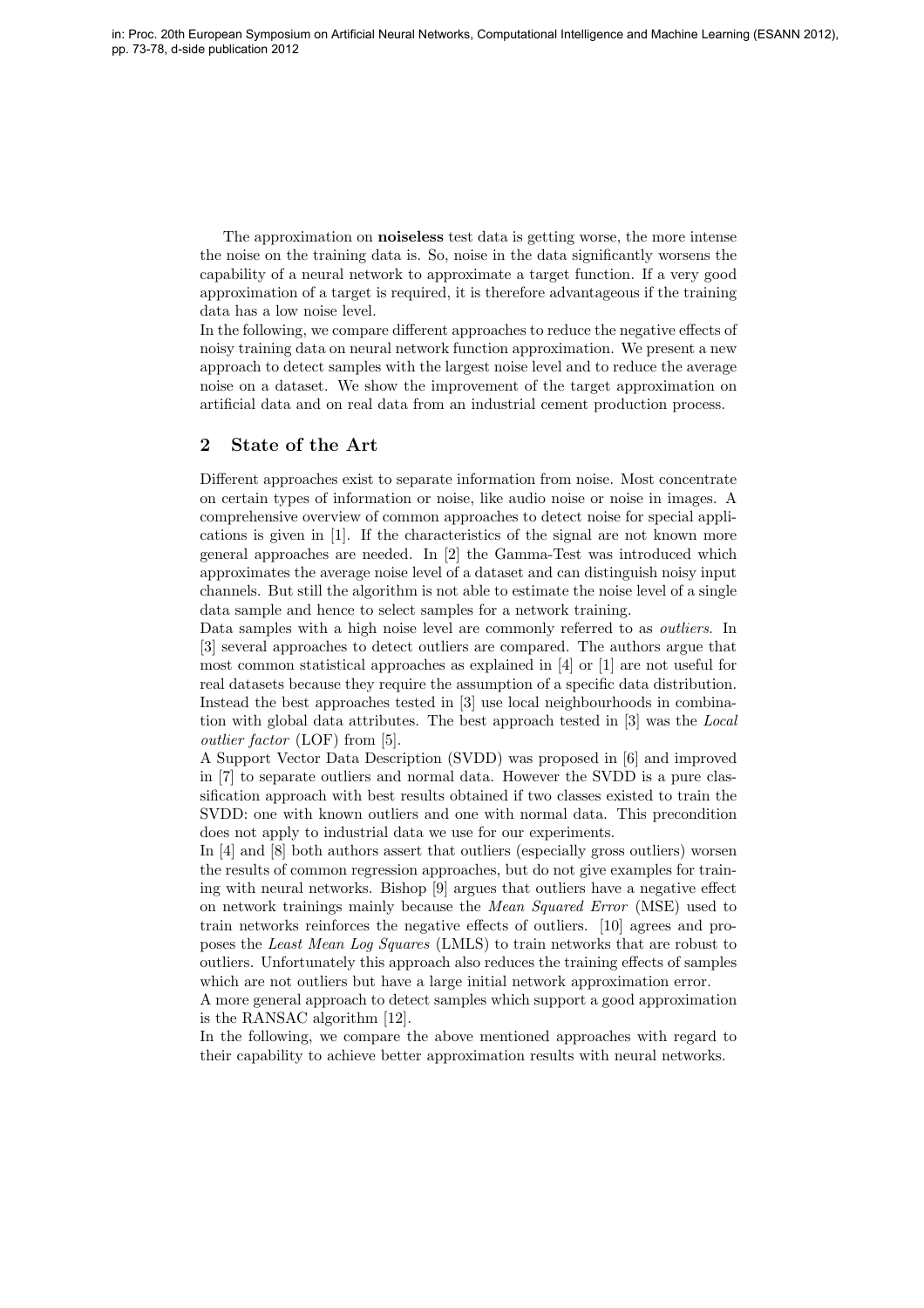### 3 Noise Reduction Algorithm

We implemented the LOF- [5], LMLS- [10], and RANSAC- [12] approach as explained in the respective paper. The purpose of the algorithms is to determine a value for the noise intensity of every sample of a dataset and weight each sample in the network training depending on its noise value.

Since most approaches have difficulties to distinguish between noisy samples and samples with uncommon input values, we also defined a new approach to determine the noise intensity of a sample through the use of Local Linear Models [11] at the neighbourhood of each sample. In the following we call this approach NELLM (Noise Estimation with Local Linear Models).

Precondition for the application of the algorithm is a dataset with  $n$  sample points. Each sample is a tuple  $s_i = (x_1, \ldots, x_m, y)$ , where  $x_1, \ldots, x_m$  are the input values for  $m$  input dimensions and  $y$  is the target value of the respective sample. Our new algorithm works as follows:

- 1. for all  $s_i \in S$  where  $s_i = (x_1, \ldots, x_m, y), i = 1 \ldots n$  do:
	- 1.1. find the k nearest neighbours  $\{s_i\}$  to  $s_i$  with euclidian distance in the inputspace  $d_{ij} = ||s_i - s_j||_2$  for  $s_j \in S, s_i \neq s_j$  and group them in  $N_i$
	- 1.2. determine a linear regression model  $y_j^p = p_1x_{1j} + p_2x_{2j} + \ldots + p_mx_{mj} +$  $p_{m+1}$  for the targets  $\{y_j\}$  with  $s_j \in N_i$
	- 1.3. calculate regression error  $e_i = |y_i y_i^p|$  for the current sample  $s_i$
- 2. train a network with S but weight each  $s_i \in S$  influence on the training depending on  $e_i$ ; weighting can be done in two ways:
	- 2.(a) every sample  $s_i$  with  $e_i > e_{limit}$  is deleted from S
	- 2.(b) a new training dataset  $\tilde{S}$  is generated; samples  $s_i$  with  $e_i < e_{limit}$ are added to  $\tilde{S}$  more than once; we use batch-training to train the networks hence the number of appearances of a sample in a dataset influences its impact on the training process

The method described in  $2(a)$  reduces the noise more effective than  $2(b)$ , however samples are deleted from the dataset. In cases were only few samples exist this reduces the available information more than the noise on the data restrains the learning (see also [4] for the dilemma of deleting noisy samples). Therefore we use method 2.(b) in our approach.

#### 4 Experiments

In Section 1 we showed the negative effects of increasing noise at the approximation capability of a neural network. The target function  $y(t)$ , which should be approximated, was calculated from three input signals  $x_1(t)$ ,  $x_2(t)$  and  $x_3(t)$ and normal distributed noise  $d(t)$  with the formula:

$$
y(t) = \alpha \cdot (x_1(t) \cdot x_2(t) + \sin(x_3(t)) \cdot x_1(t)) + d(t)
$$
\n(1)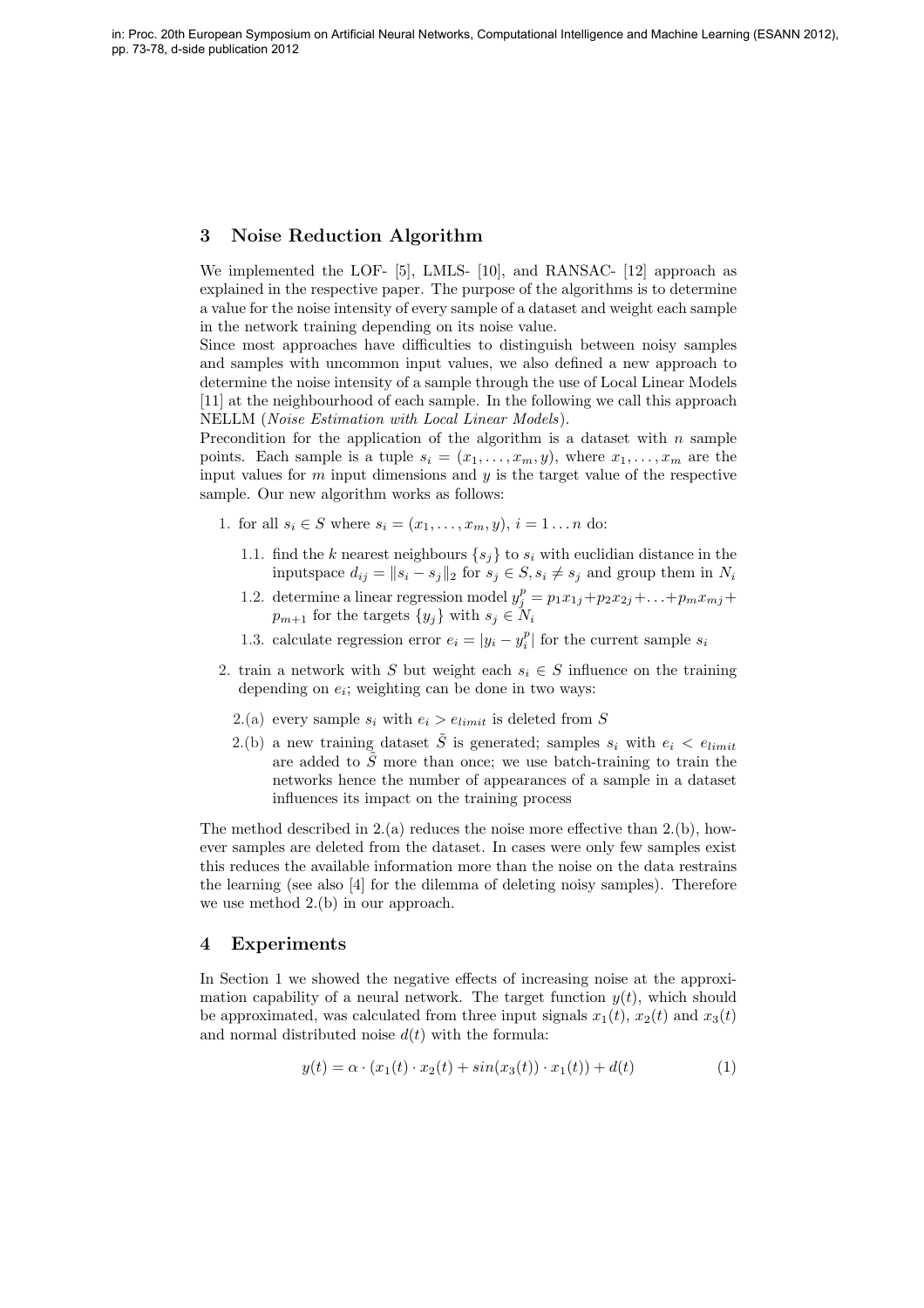$x_1(t)$ ,  $x_2(t)$  and  $x_3(t)$  have a Gaussian distribution of  $\mathcal{N}(0.5, 0.03)$ . The target function  $y(t)$  (without noise) is normalized with the parameter  $\alpha$  to a distribution of  $\mathcal{N}(0, 1)$ . We created two dataset of 300 samples based on formula (1). One set was used to train the network, the second one to test the accuracy of the trained approximator. We used a Multi-Layer-Perceptron with 5 hidden neurons which was trained using the Levenberg-Marquardt training algorithm.

We applied different Noise-Reduction algorithms as mentioned in Section 2 on the training dataset to test the ability of the algorithms to reduce negative effects of noise on the network training. The results are shown in Table 2. For the LOF-approach [5] we got the best results with a local neighbourhood of 15 samples. The *NELLM*-algorithm was applied with a neighbourhood of 60 samples. We set  $e_{limit}$  to be higher than 15% of the train data and weighted the samples below  $e_{limit}$  10 times as much as the other samples.

For the RANSAC algorithm [12] we used 50 iterations per test. The results got better the more iterations RANSAC used, but it also required much more computation time. The LMLS-training method from [10] needed no extra parameters. To get an impression of the neural network approximation quality we also used a linear regression model to approximate target values and compared it with the neural network.

| $\sigma_{target}/\sigma_{noise}$ | 1.0/0             | 1.0 / 0.05 | 1.0 / 0.2 | 1.0 / 0.5 | 1.0 / 1.0 |
|----------------------------------|-------------------|------------|-----------|-----------|-----------|
| $\overline{MSE}_{O50}$ normal    | 0.0002            | 0.0005     | 0.0039    | 0.0198    | 0.0630    |
| $\overline{MSE}_{Q50}$ NELLM     | 0.0003            | 0.0012     | 0.0045    | 0.0156    | 0.0455    |
| $\overline{MSE}_{O50}$ LOF       | 0.0003            | 0.0016     | 0.0187    | 0.0650    | 0.1480    |
| $\overline{MSE}_{O50}$ RANSAC    | $1 \cdot 10^{-5}$ | 0.0011     | 0.0112    | 0.0527    | 0.1695    |
| $\overline{MSE}_{Q50}$ LMLS      | 0.0002            | 0.0005     | 0.0040    | 0.0203    | 0.0613    |
| $MSE_{Q50}$ Regression           | 0.0392            | 0.0379     | 0.0384    | 0.0422    | 0.0512    |

Table 2: Approximation results for data with different noise levels.  $\sigma_{target}$  denotes the standard deviation of the target signal (without noise).  $\sigma_{noise}$  denotes the standard deviation of  $\mathcal{N}(0, \sigma_{noise}^2)$  distributed noise added to the target. The test data was always noiseless. Every test was repeated 100 times. normal denotes experiments without any noise reduction algorithm applied. Displayed are the median approximation errors  $\overline{MSE}_{Q50}$ . We evaluated the median and not the mean because a small percentage  $(< 1\%)$  of networks produced very high errors which influence the mean error.

With a noise of  $\sigma_{noise} = 0$  and  $\sigma_{noise} = 0.05$  all approaches produced very low errors nearly equal to the results achieved without applying any noise reduction algorithm. With noise levels of  $\sigma_{noise} = 0.2$ ,  $\sigma_{noise} = 0.5$  and  $\sigma_{noise} = 1.0$ the approximation quality decreased. The linear regression approach produced the worst results with low noise levels but the negative influence of high noise is not as high as on neural networks. Only the NELLM -algorithm reduced the error compared to training without noise reduction. This result is surprising since all algorithms are designed to reduce noise and hence should improve the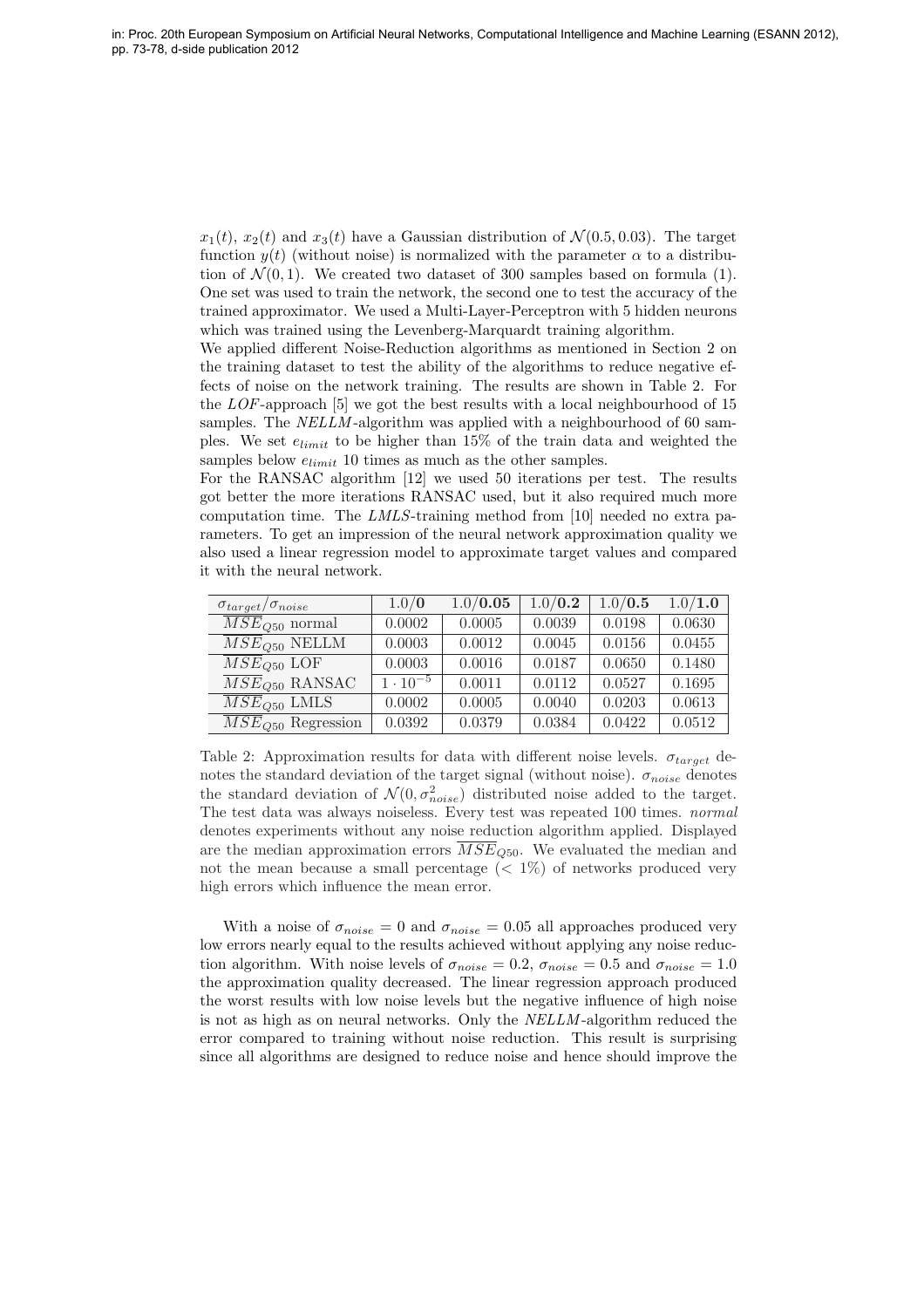approximation result. Thus we analysed the weighted dataset produced by the LOF-, NELLM- and RANSAC-algorithm and compared the noise of the samples with the original dataset in the case of very high noise with a  $\sigma_{noise} = 1.0$ . The result is shown in Table 3.

| Dataset                | original | LOF    | NELLM  | <b>RANSAC</b> |
|------------------------|----------|--------|--------|---------------|
| $\sigma_{noise}$       | 1.0      | 0.65   | 0.20   | 0.97          |
| $\overline{M}SE_{Q50}$ | 0.0630   | 0.1480 | 0.0455 | 0.1695        |
| $\sigma_x$             | 0.523    | 0.3347 | 0.518  | 0.524         |

Table 3: Noise-Level  $\sigma_{noise}$ , median approximation error  $\overline{MSE}_{O50}$  and input standard deviation  $\sigma_x$  of dataset produced by noise reduction algorithms.

The RANSAC algorithm only slightly reduces the noise. The LOF approach reduces the noise by nearly 35% but nonetheless does not reduce the approximation error. The reason is that the LMLS- and LOF-algorithm prefer data samples with a low standard deviation in the input space and classifie samples as outliers which are far away from the mean value of the data, regardless if they are true outliers or seldom observed inputs. The NELLM-algorithm reduces the noise by nearly 80% and does not reduce the standard deviation of the chosen samples

To test the capability of the different algorithms at an application with a real world dataset, we used data from three cement plants. The target for the approximation was the free lime value of the cement produced by the plant. The free lime value [13] is a major criterion for the quality of the cement. If a good prediction of this value is possible, the whole production process can be stabilized. Network inputs were signals obtained from the process such as kiln rotation speed, kiln temperature and raw meal feed. The resulting errors for the approximation of the free lime value are shown in Table 4.

|         |                | approximation errors |       |            |       |           |            |
|---------|----------------|----------------------|-------|------------|-------|-----------|------------|
|         | level<br>noise | normal               | 只     | N.<br>NELI | RANSA | Ωć<br>LMI | Regression |
| plant A | 0.145          | 0.594                | 0.587 | 0.572      | 0.599 | 0.579     | 0.600      |
| plant B | 0.583          | 0.699                | 0.665 | 0.640      | 0.679 | 0.674     | 0.696      |
| plant C | 0.437          | 0.751                | 0.718 | 0.704      | 0.691 | 0.727     | 0.550      |

Table 4: Noise levels and median approximation results for the free lime values of three cement plants. normal denotes experiments without any noise reduction algorithm applied. Every test was repeated 100 times. The noise of the free lime value measurement was determined through repeated measure of the same free lime sample